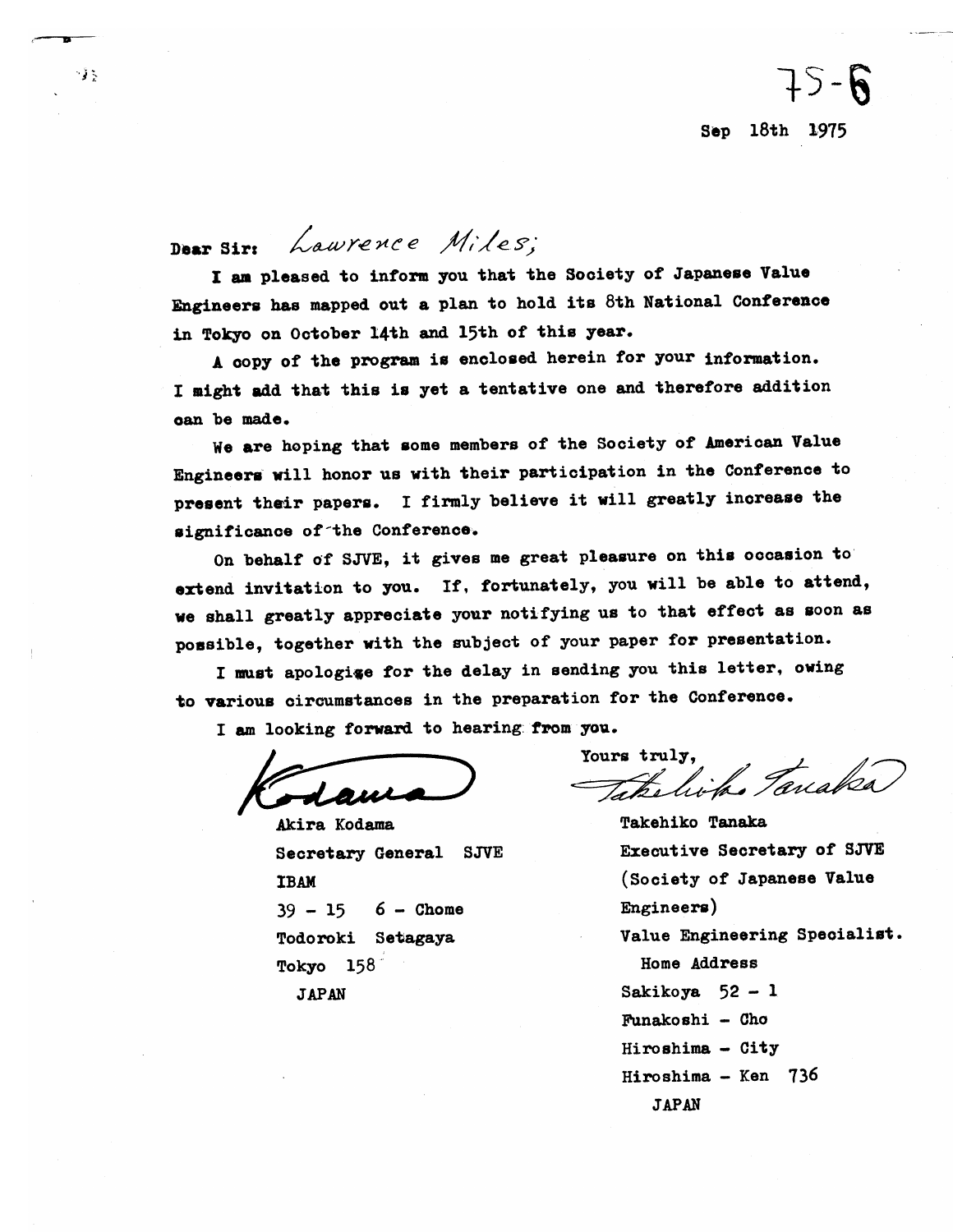#### VALUE ENGINEERING

#### IN MEETING THE CHANGING PERIOD AIMING AT NEW VALUE

## 8TH SJVE NATIONAL CONFERENCE PROGRAM

Tuesday, October 14th

09:00 General Assembly Official Opening

09:30 Opening Address

## 09:45 Guest Speaker

The Art and Science of VA/VE in U.S. Industry in the Changing Age

- 11:20 Commendation Germony of Papers Accepted for Presentation
- 12:00 Lunchon

No.1 Conference Room

 $13:00$  Papers Individual VE in a Workshop with a small Work Force

13:45 Propagation of VE in Manufacturing **Branches** 

14:30 An Approach to Gross Cutting Value Analysis

- $15:15$  Recess
- 15:30 Case Studies Application of VE on Piping Work

5th Floor Sankei Interwalls. national Hall

Ichiro Ueno General Conference Chairman, Advisor, SJVE

ASVE Consultant. Vincent L. Lao

Fujita Industries, Tsutomu Oda, Hideki Azuma Eiji Katsu Mitsubishi Heavy Industries, Kobe Shipyards, Akira Takayanagi Keisuke Yoshino Hitachi Works, Naoaki Teshima

Japan Steel Works, Yokohama Plant. Susumu Wakabayashi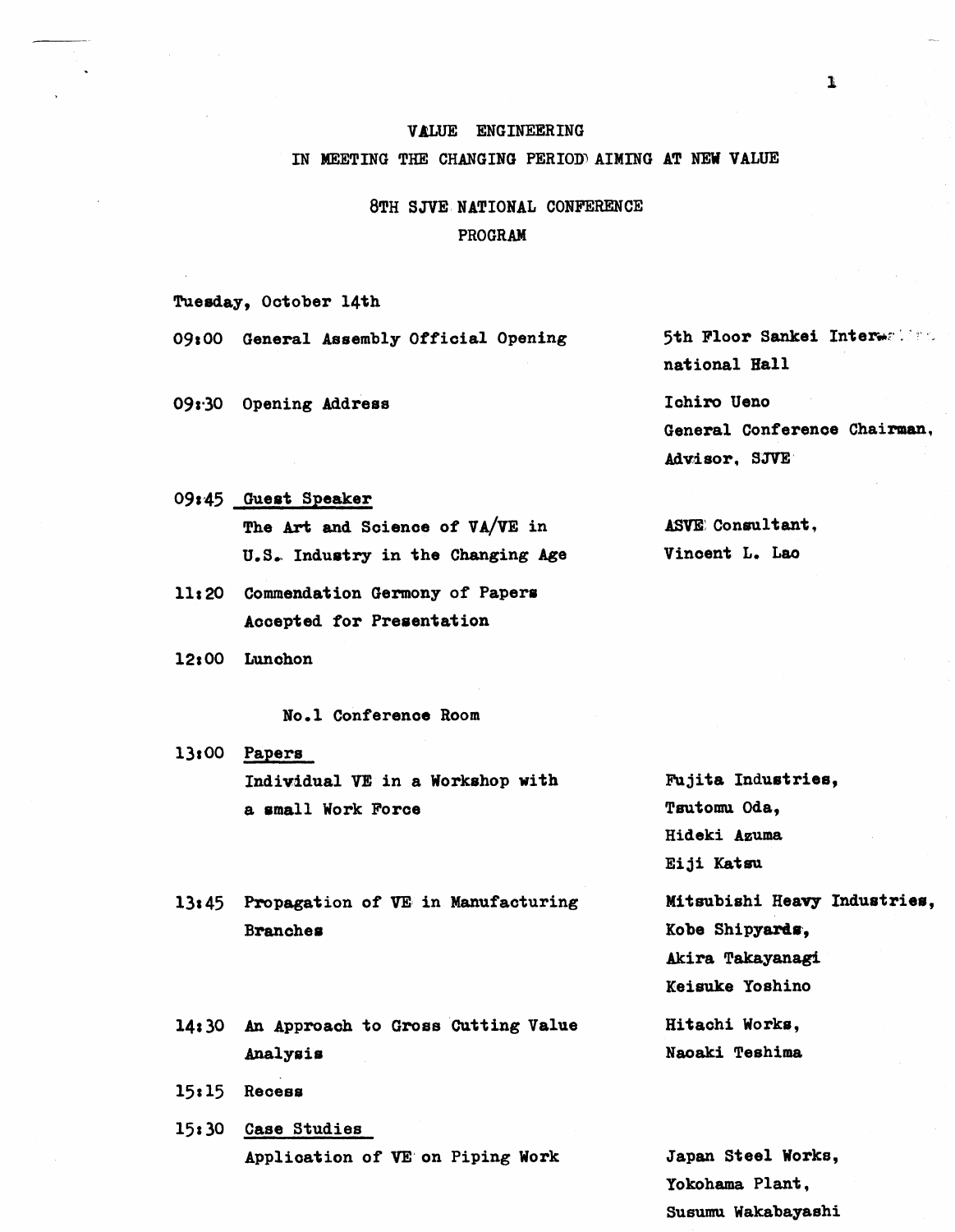16:15- VE Activities for Large-sized Products Japan Steel Works. 17~00

**mroran** Plant, Yoshihiro Takeyama

### **No.2** Confernce Room

13r.00 **Papers**  Cost Reduction by Integration of Ideal **Designing** and Standardisat ion

- **13: 45** Implementat ion and Firm Establishment of **VE** in the Development of New Products System
- **14:** 30 How to Prooeed with Standardization **by**
- 15:15 Recess

**15:** *30* Caee Studies Implementation of **VE** for Products of Japan **Steel** Works, Short Delivery Time **Himshims** Plant,

Mitsubiahi Eleatrio Co, Nagasaki **Plant,**  Takayasu Nakamura

Nihon Victor Co, Sound Reoorder **Branoh, Tadashi Ooka,**  Tadaslori **Nakao** 

Mihon Victor Co, Stereo Branch. Hiroshi Yoshida, **Kst sumasa Kamhara** 

Toshio **Nakayama**  16:15- Comprehensive Cost Reduction on Large-<br>17:00 added Match Achient has William Constitution on the set of the set of the set of the set of the set of the set of the set of the set of the set of the set of the set of t **17r00** siee Metal Cabinet by **VE Tadaharu** Ikeda

\*\*\*\*\*\*\*\*\*\*\*\*\*\*\*\*\*\*\*\*\*\*\*\*\*\*\*\*\*\*\*\*\*\*\*\*

**No.3** Conference Room

13r00 **Papers**  In Making Effective Follow-ups

**13~45 VE in** Office **Work** 

Nihon Columbia Co, Yoahit **aka** Imanishi Fujita Industries, Taketoshi Iwasaki , Kat **suya** Yoko **%am,**  Iohiro Kaisaki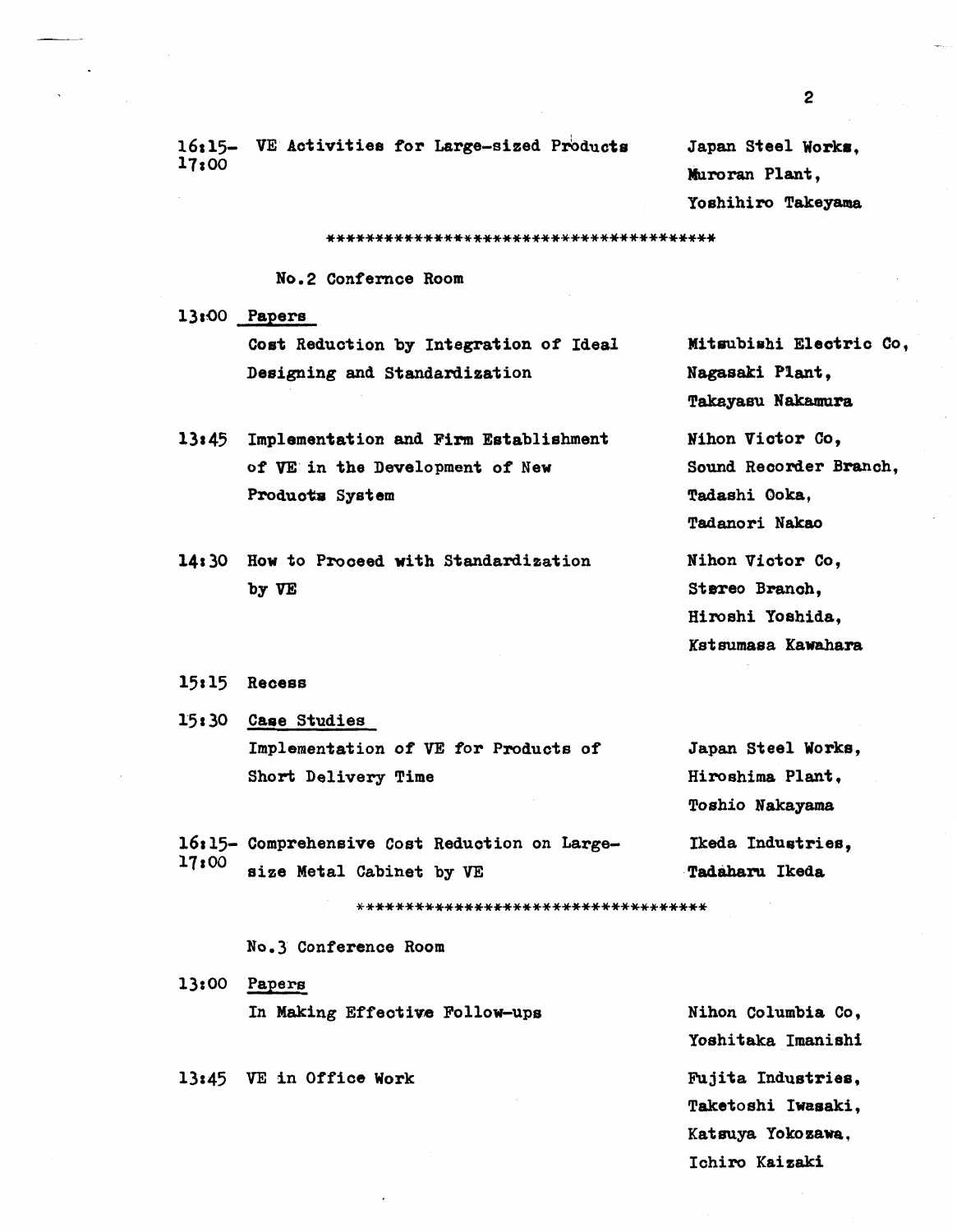**14:30 VE in Families Mitsubishi Motor Co,** Mi eushima **Plant,**  Isao Fijiwara

- $15:15$  Recess
- 15:30 Case Studies **VE** at Construction **Site** (3 Hours **VE) Fu** jita Indusrtries, and Its Results Tokyo Branch,
- **16~15-** Effect ive Implementat ion of **VE** for Fi jita Industries, **l7** Construct ion Industries **Kyushu** Branoh,

Tamiyoshi Sato Shiro Tateyama

#### Wedneday, Ootober 15th

No.1 Conferenoe Room

9:30 Report on Group Study **VE** Promotion System and Its Organisation VE Organization Research

Society, Tokyo Chapter Chief Reseaoher, Yozo Yamaji. Hiroahi Sato Taketoshi Iwasaki

 $10:35$  Recess

**10r50** Report on Group Study

**VE** Manual for Development of **New** Products

Research Society for Implementat ion of Developed VE, Kansai Chapter Chief Researcher, Wataru Mihashi

#### **12800** Lunchon

#### No. 2 Conference Room

*9t30* **Case** Studies

Carrying Out Strategy **for** Doubling VE **Results** 

Hitachi Construction **Machinery** Co.